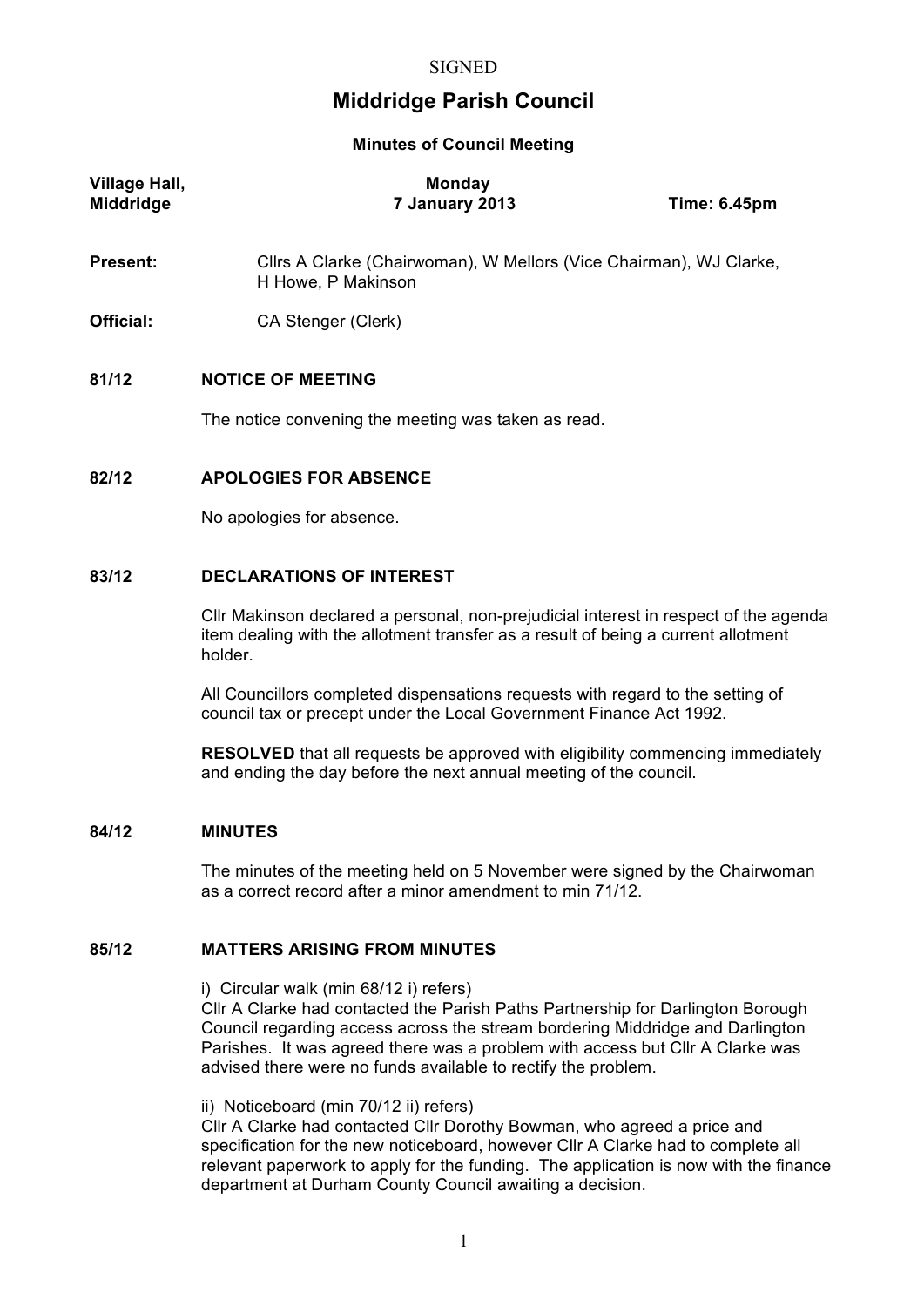#### **SIGNED**

iii) Remembrance Sunday (min 77/12 i) refers) The Remembrance service was well attended and went very well.

iv) Christmas (77/12 ii) refers)

The delivery, erection and dressing of the Christmas tree went smoothly. A vote of thanks was proposed for Cllr J Clarke, for once again co-ordinating the above. Cllr Howe advised that he had purchased a living Christmas tree which he wishes to donate for permanent planting.

**RESOLVED** that thanks to Cllr J Clarke be noted, and that the donation of the tree from Cllr Howe be accepted.

# **86/12 ACCOUNTS FOR PAYMENT**

Members considered a schedule of Accounts for Payment.

**RESOLVED** that the following accounts be approved for payment:-

| £ 180.00 |
|----------|
| £ 280.00 |
| £ 70.00  |
| £ 50.00  |
|          |

# **87/12 PARISH PRECEPT 2013/14**

After consideration of the latest available financial information with regards to the Parish Council's accounts, it was proposed that the precept amount (minus the grant figure, which will be provided separately by DCC) remain the same as last year (£6630). A vote ensued with 4 Councillors agreeing, apart from Cllr Howe who wished to lower the amount.

**RESOLVED** that the Parish Precept for 2013/14 be set at £6132, with an additional grant of £498 to be received from DCC, and that the Clerk complete the relevant paperwork and contact DCC.

# **88/12 GROUNDS MAINTENANCE & GENERAL REPAIRS**

**The public and press were excluded from the meeting for the following item of business on the grounds that it involved the likely disclosure of exempt information as defined in Paragraphs 1, 2 & 3 of Part 1 of Schedule 12A of the Local Government Act 1985.**

i) Grounds Maintenance Works for 2013/14 Consideration was given to the quotations received from contractor invited to submit quotations for the Parish Council's Grounds Maintenance Contract for 2013/14

**RESOLVED** that, subject to relevant insurance details being received, the contract be awarded to Ian Hayman and the Clerk to write to all contractors to advise them of the decision.

**The meeting then continued in public session.**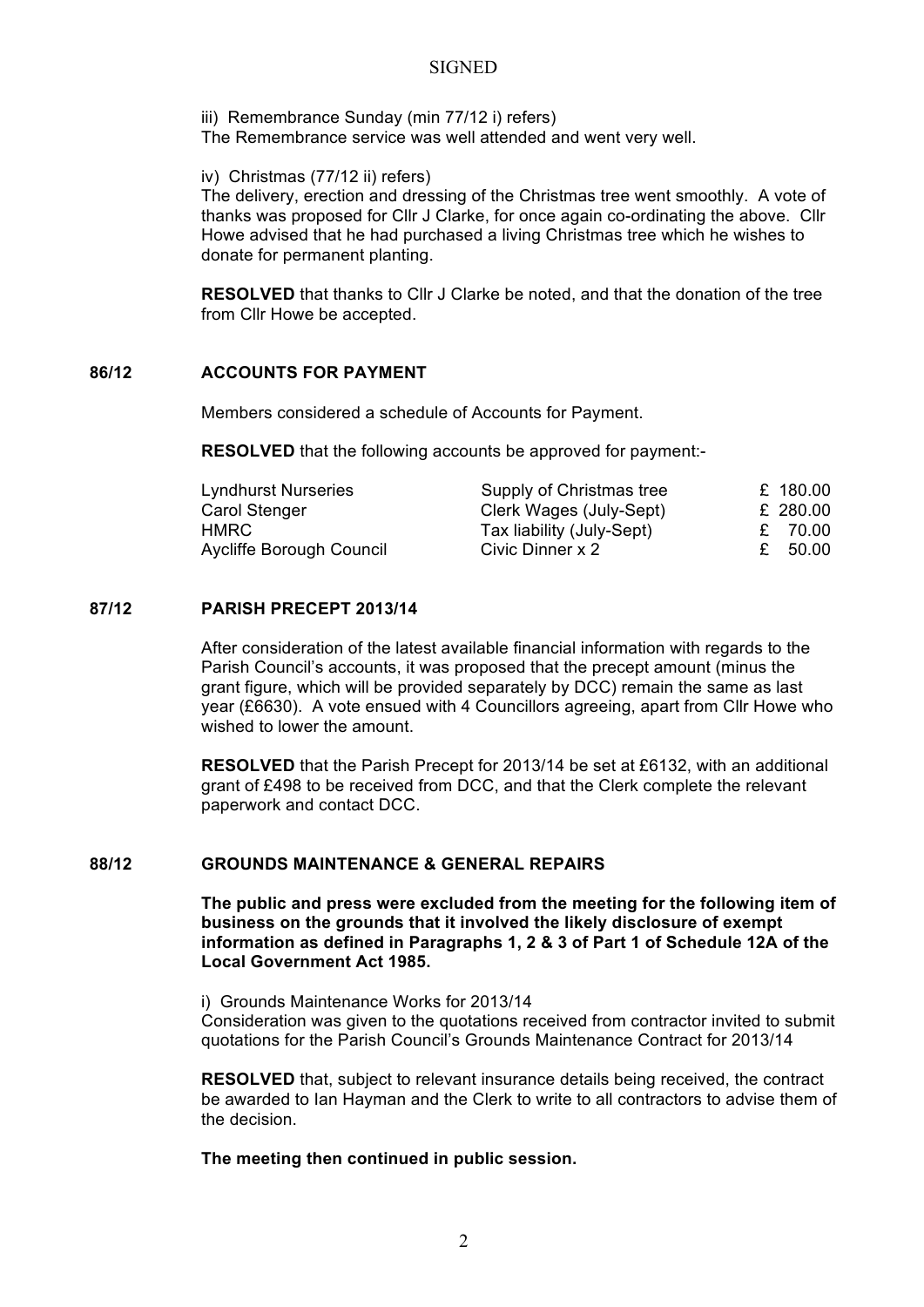#### **SIGNED**

#### ii) Parish Paths Maintenance for 2013/14

Elaine Field, Parish Paths Partnership, had provided an application form for a grant for maintenance for parish paths for 2013/14. The grant for completed works in 2012/13 had been received.

**RESOLVED** that the Clerk write to contractors to obtain quotes for the above work and present at the next meeting.

#### **89/12 NEIGHBOURHOOD PLAN**

Gavin Scott, DCC Planning, had provided a copy of Bishop Middleham's Neighbourhood Survey results. A discussion of the contents ensued, with regards to drafting a similar questionnaire for the Middridge Parish.

**PROPOSED** that the Clerk and Cllr A Clarke meet to draft a questionnaire which would be presented for consideration at the next meeting.

# **90/12 PROPOSED DISPOSAL OF ALLOTMENTS BY DURHAM COUNTY COUNCIL, MIDDRIDGE**

There was no progress to report - the Clerk had contacted Fiona Bullen for a progress update but no response had been received.

**RESOLVED** that the Clerk contact Fiona Bullen again for a progress update before the next meeting.

#### **91/12 PLANNING APPLICATIONS**

There were no new planning applications for consideration.

#### **92/12 CHILDRENS' PLAY AREA**

Consideration was given to the Clerk's monthly inspection report regarding the condition of the Play Area and equipment - no issues were noted. The annual inspection report from Zurich had been received and showed no defects or issues, but did again mention strimmer damage to the wooden structures housing the swings. This has previously been inspected and is considered to be safe.

**RESOLVED** that both reports be noted.

# **93/12 C35 NEWTON AYCLIFFE TO SHILDON ROAD-TRAFFIC CALMING**

PC Matt Stasiak had agreed to talk to Inspector Mark Hall but has not yet done so. Inspector Hall is a member of the GAMP Board.

**RESOLVED** that the Clerk contact Mr K Jameson to advise that members are not satisfied with his response and again requesting a meeting; also to contact Inspector Hall to provide all relevant information and ask that he meet with members to discuss the issue further and possibly advise on a different approach; and to contact MP Phil Wilson to provide all relevant information so that he is aware of the situation.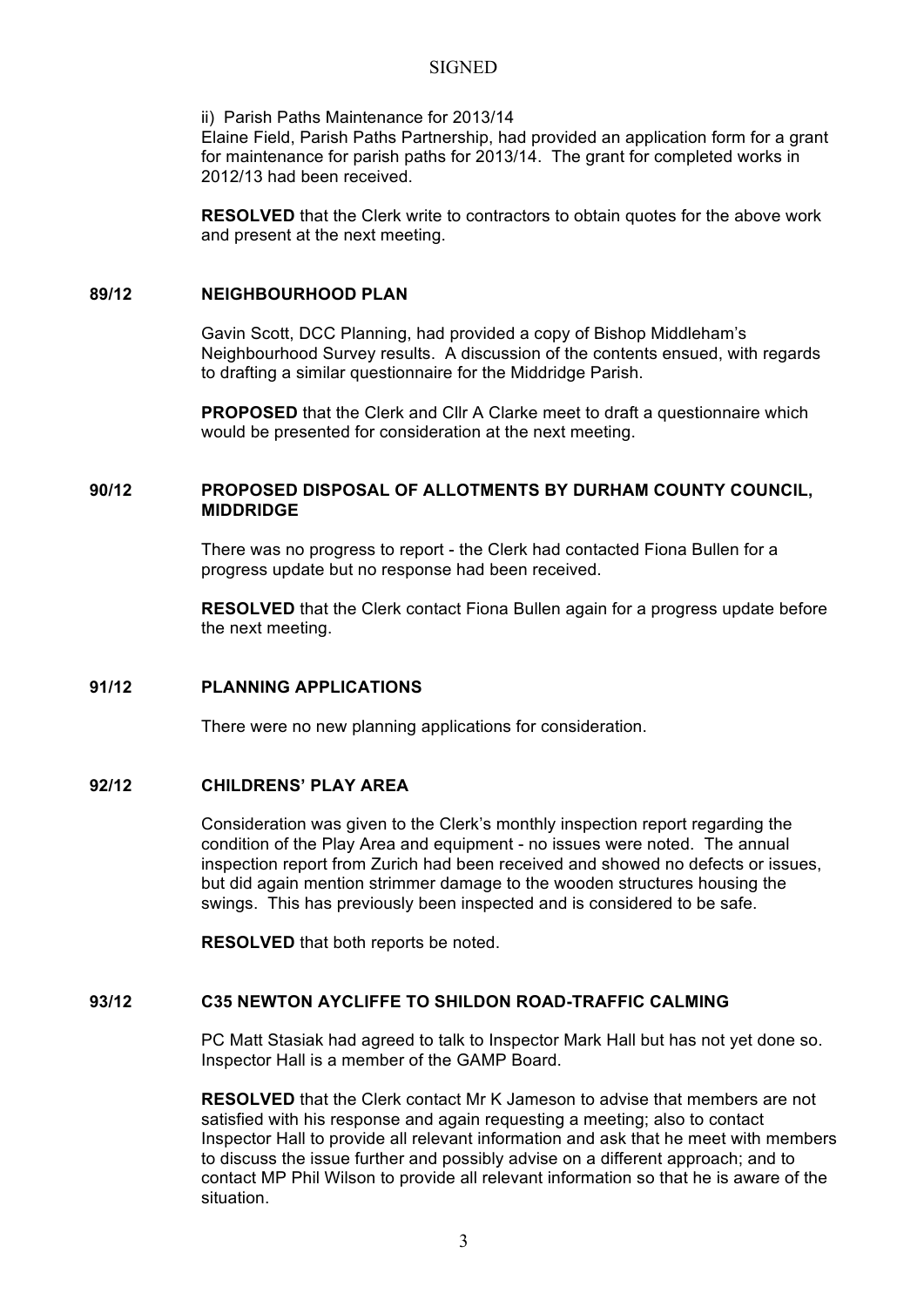# **94/12 G.A.T.C./MIDDRIDGE AREA ACTION PARTNERSHIP FEEDBACK**

Cllr A Clarke reported that the Forum Meeting took place on 20 November 2012 and was well attended, with the priorities for 2013 decided at the GAMP board meeting on 27 November 2012 as follows:

- 1 Activities for young people
- 2 Employment enterprise education and training
- 3 Support to Voluntary and Community

Cllr A Clarke advised that she will not be standing again for the GAMP board in May.

**RESOLVED** that the report be noted.

# **95/12 FUTURE MEETING DATES**

Suitable dates for future meetings, up to March 2014, were agreed as follows: 13 May 2013 - Annual Meeting/Annual Parish Meeting 1 July 2013 2 September 2013 4 November 2013 6 January 2014 3 March 2014

**RESOLVED** that the Clerk contact Mrs L Beadle to book the meeting room in the Village Hall for the relevant dates.

#### **96/12 ELECTIONS 2013**

.

Steve Ragg, CDALC, had arranged a training session for Councillors and Clerks to attend, to cover the election process.

**RESOLVED** that the Clerk attend the session and cascade information as necessary.

# **97/12 GENERAL CORRESPONDENCE**

The Council considered the following correspondence: Request for donation from Great North Ambulance Service. Request for donation from the County of Durham School Benevolent Fund Invitation to attend Charity Civic Dinner from Great Aycliffe Town Council The Clerk had checked dates of previous donations to the Great North Ambulance Service, the last of which was made in 2010.

**RESOLVED** that a donation of £25 be made to the Great North Ambulance Service and that Cllr A Clarke, as Chairwoman, and Cllr J Clarke as her partner, attend the Charity Civic Dinner on Friday 22 February 2013, at a cost of £50, with the Clerk obtaining the tickets.

#### **98/12 ADDITIONAL ITEMS**

i) Registerable Interest Forms